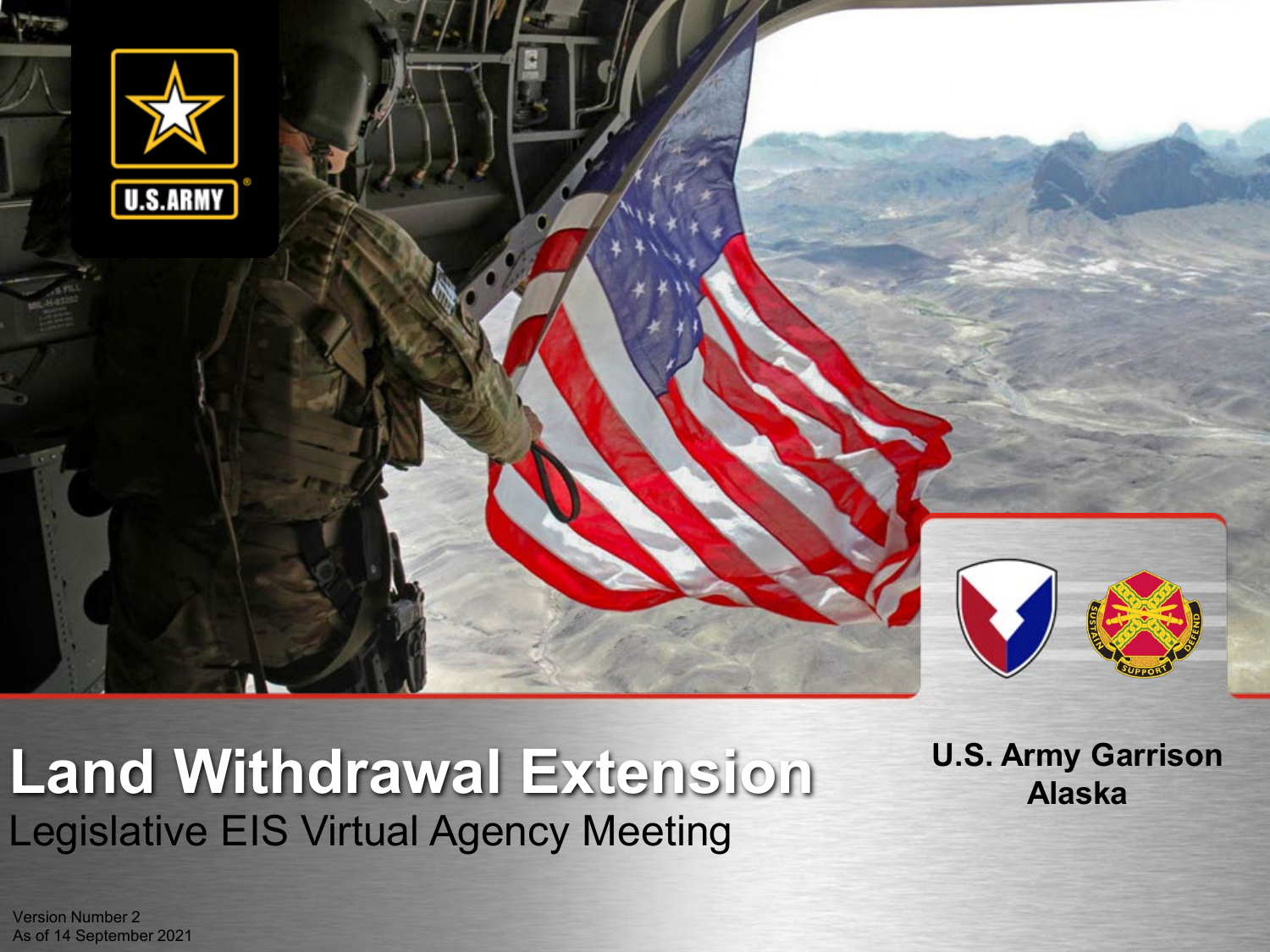

# **Welcome**

Legislative Environmental Impact Statement for Land Withdrawal Extension at U.S. Army Garrison Alaska Agency Scoping Meeting

Meeting Purpose:

 $\checkmark$  Learn about the purpose and need for the land withdrawal extension

 $\checkmark$  Learn about the No Action Alternative

 $\checkmark$  Submit scoping comments regarding the land withdrawal extension

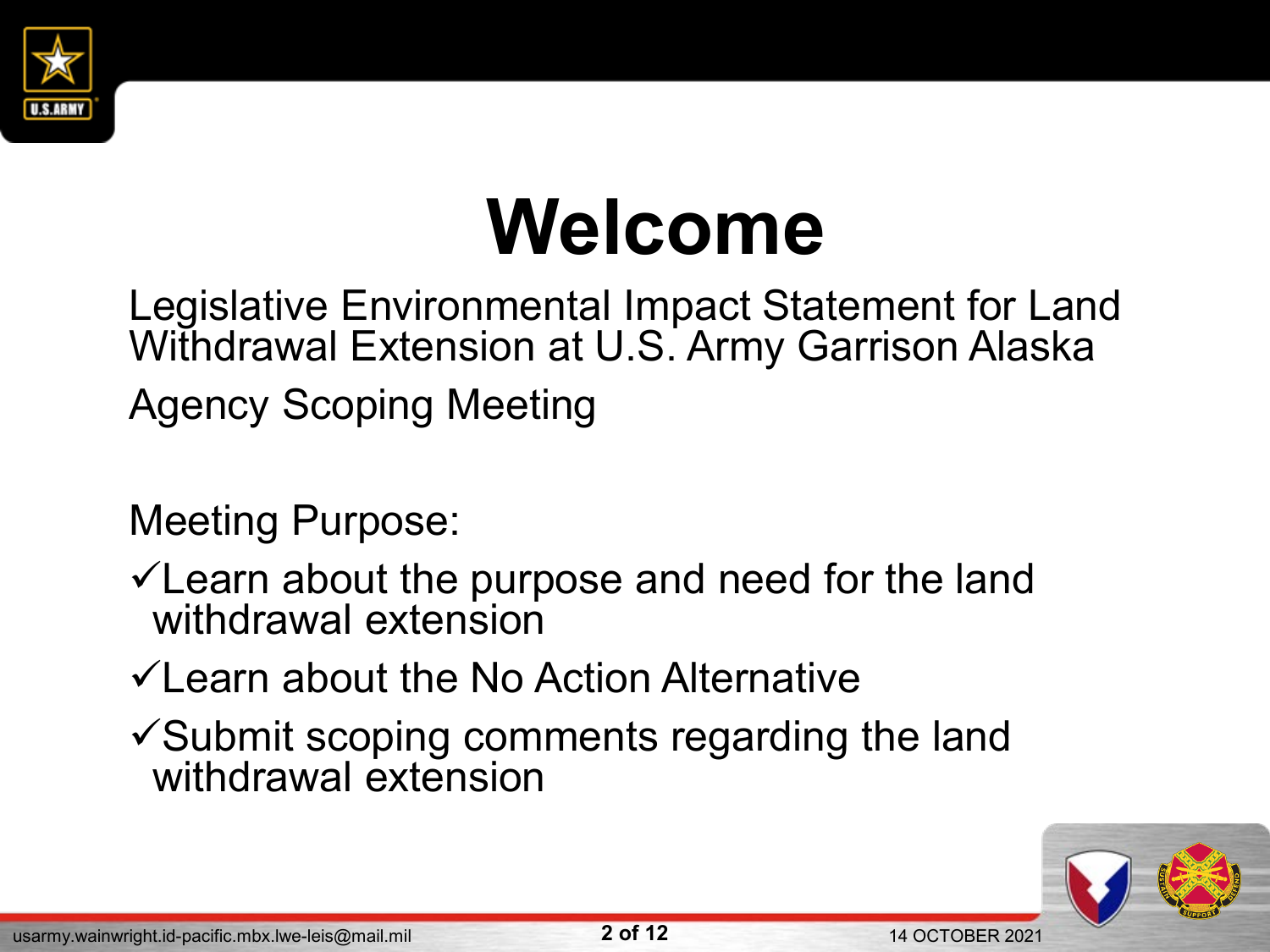

## **The Purpose and Need**

### **The Purpose The Need**

The purpose of the Proposed Action is to obtain an extension of the land withdrawal of the three training areas for 25 years or more, or have the land assigned to the control of the Secretary of the Army until such time as the Army determines it no longer needs the lands for military purposes.

- $\sqrt{P}$ roduce a force trained to be successful anywhere in the world, including arctic and subarctic.
- Coordinate and conduct operation with the U.S. Air Force.
- $\checkmark$  Fulfill the U.S. Army mission in Alaska.



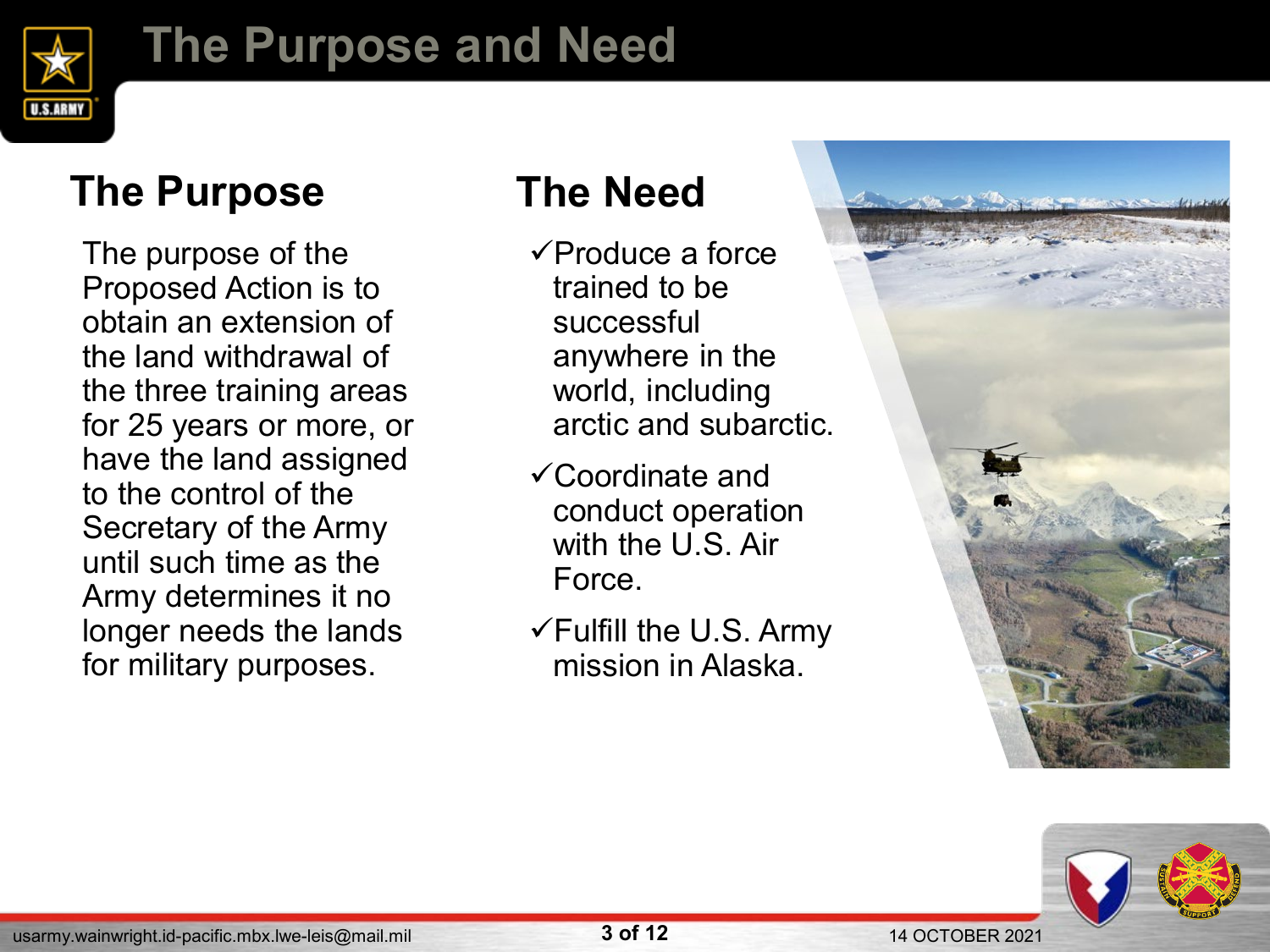

## **Who else is involved?**

The U.S. Bureau of Land Management (BLM) is a cooperating agency for the LEIS and is actively participating in its development and review.

The Army will coordinate with appropriate federal, state, and local agencies, Alaska Native tribes, and other members of the public about the proposed land withdrawal extension.



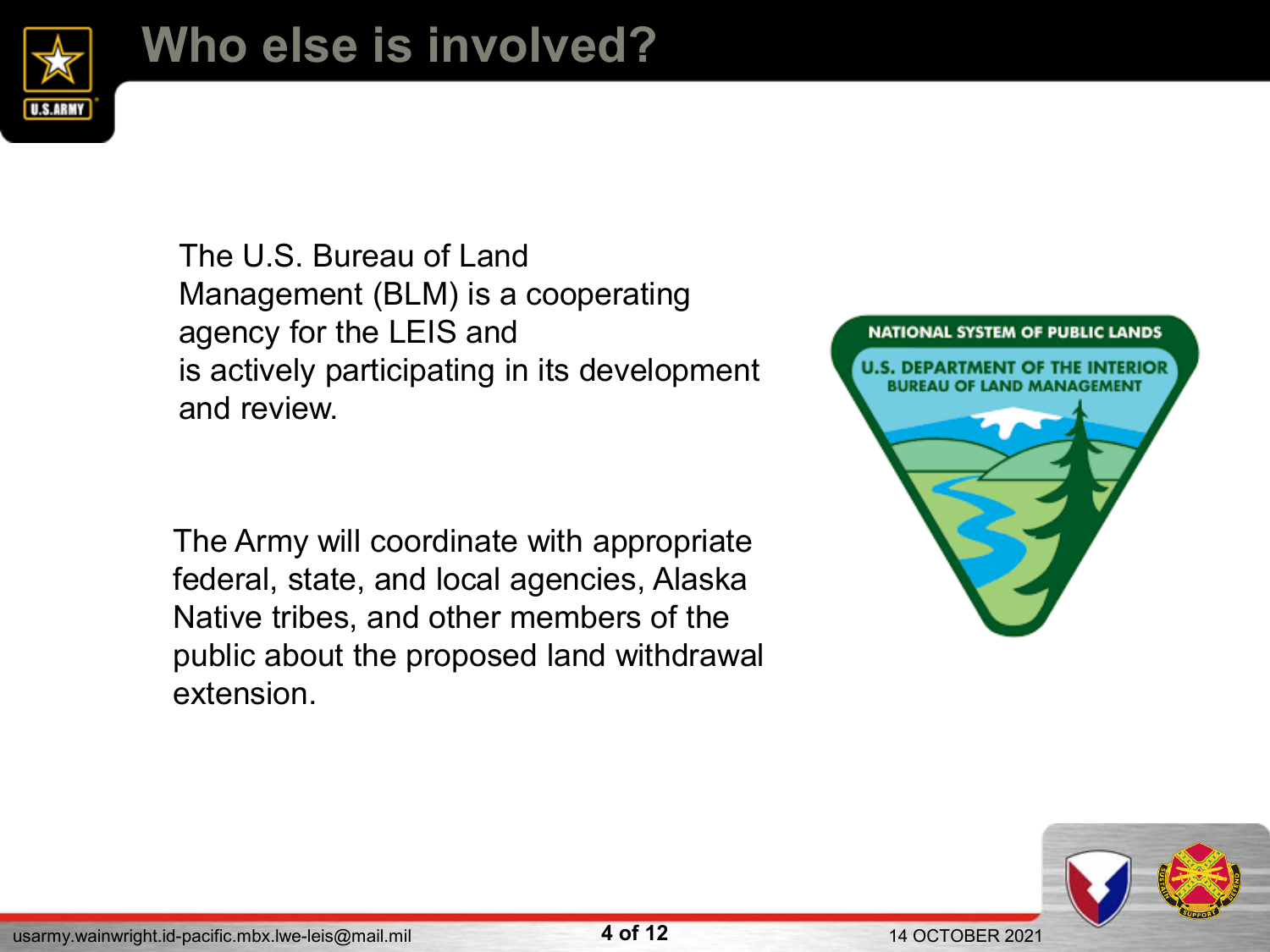

## **What is the overall LEIS Process?**



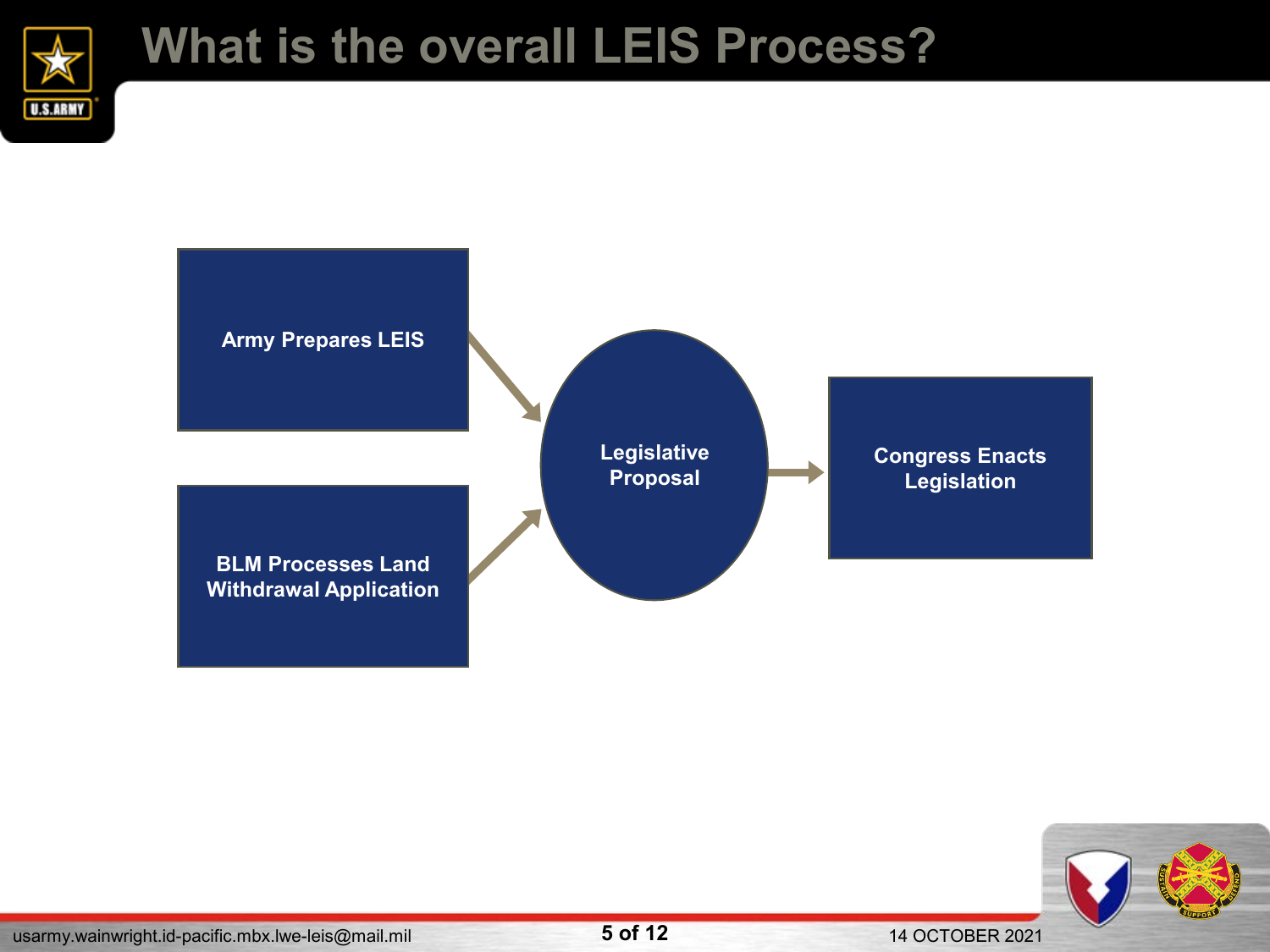## Current withdrawal of 869,862 acres expires in 2026:

- Yukon Training Area
- Donnelly Training Area West
- Donnelly Training Area East

The Army has determined that there is a continuing military need.

Congressional approval of a legislative proposal is required.



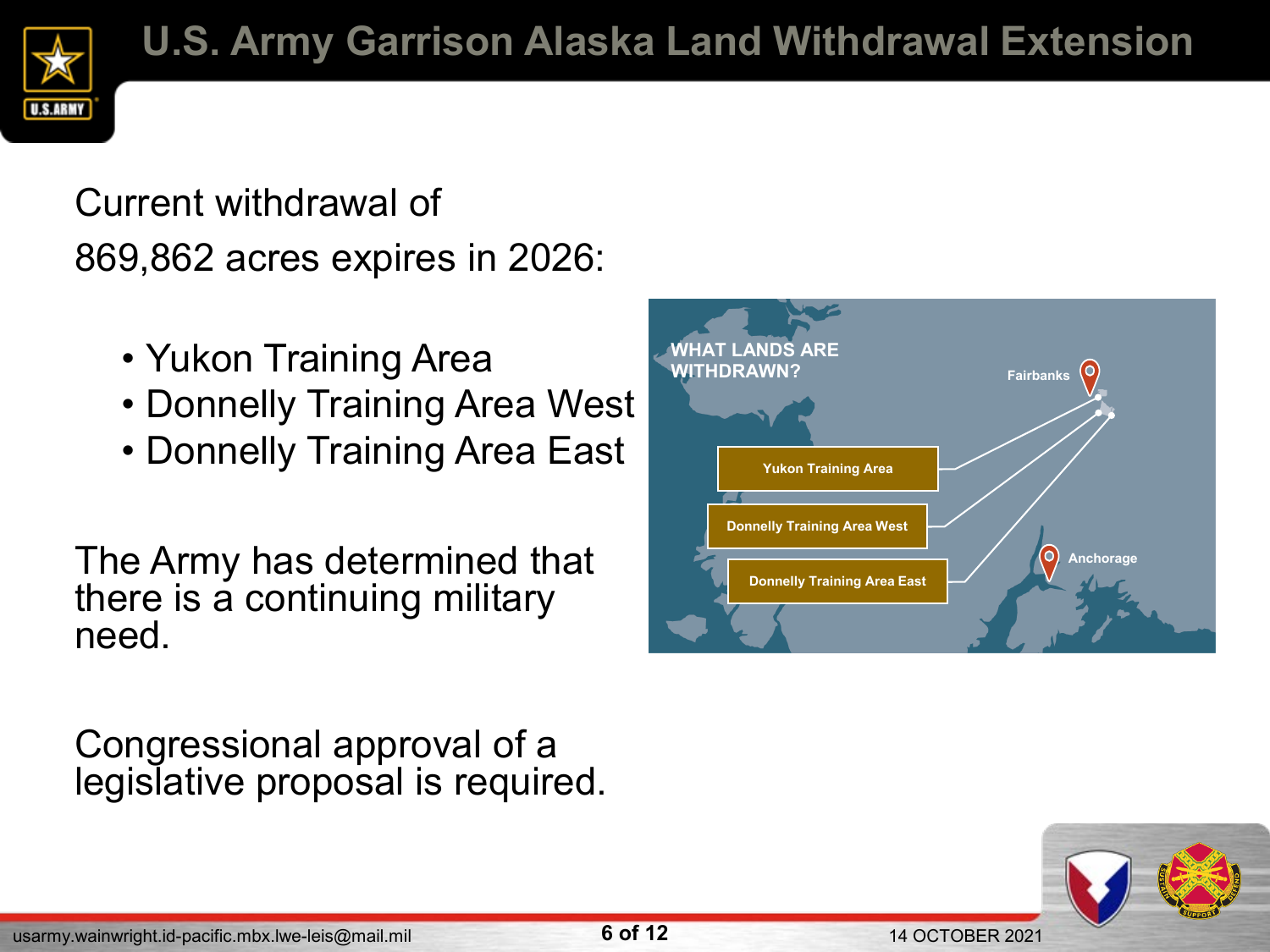

#### **Alternatives Considered**

**Extending the Withdrawal for 25 Years or More**

This action would involve submitting a formal legislative proposal to Congress to extend the current withdrawal for 25 years or more, or have the lands assigned to the control of the Secretary of the Army until such time as the Army determines it no longer needs the land for military purposes.

#### **Taking No Action**

No formal legislation would be submitted to Congress and the lands would no longer be available for military use after November 6, 2026. Jurisdiction of non-contaminated land would revert to the BLM according to the guidelines presented in Public Law 106-65.

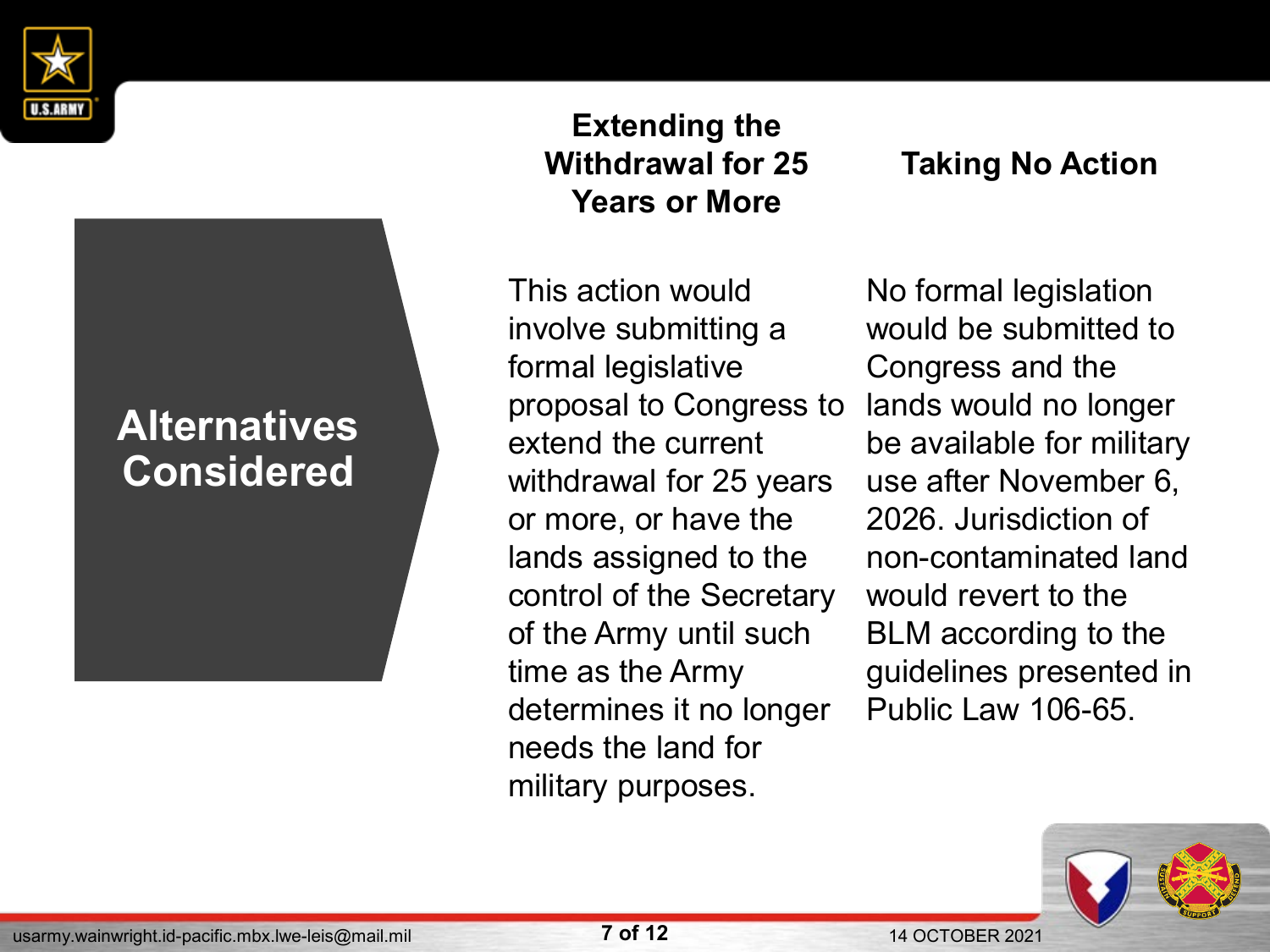

## **Primary Resources Evaluated**

| Recreation                | Air quality          | Soil                                                                                                             | <b>Biological resources</b> |
|---------------------------|----------------------|------------------------------------------------------------------------------------------------------------------|-----------------------------|
| <b>Cultural resources</b> | Hazardous materials  | Subsistence<br>uses according to the<br>Alaska National Interest<br><b>Lands Conservation Act</b><br>Section 810 | <b>Noise</b>                |
| Water quality             | <b>Wildland fire</b> | Airspace                                                                                                         | Wildlife                    |
|                           | Wetlands             | <b>Traffic and</b><br>transportation                                                                             |                             |
|                           |                      |                                                                                                                  |                             |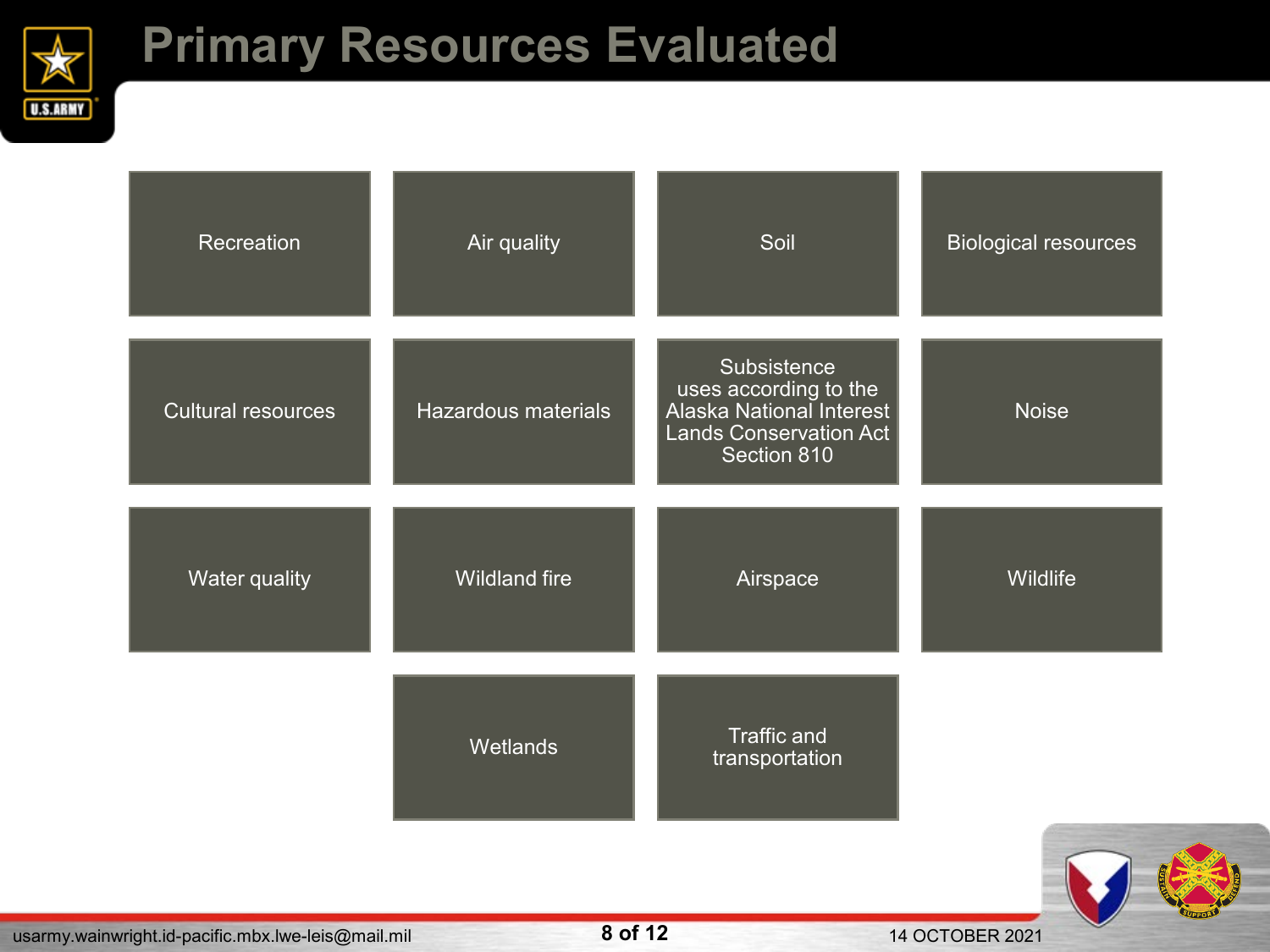

## **Detailed LEIS Process**

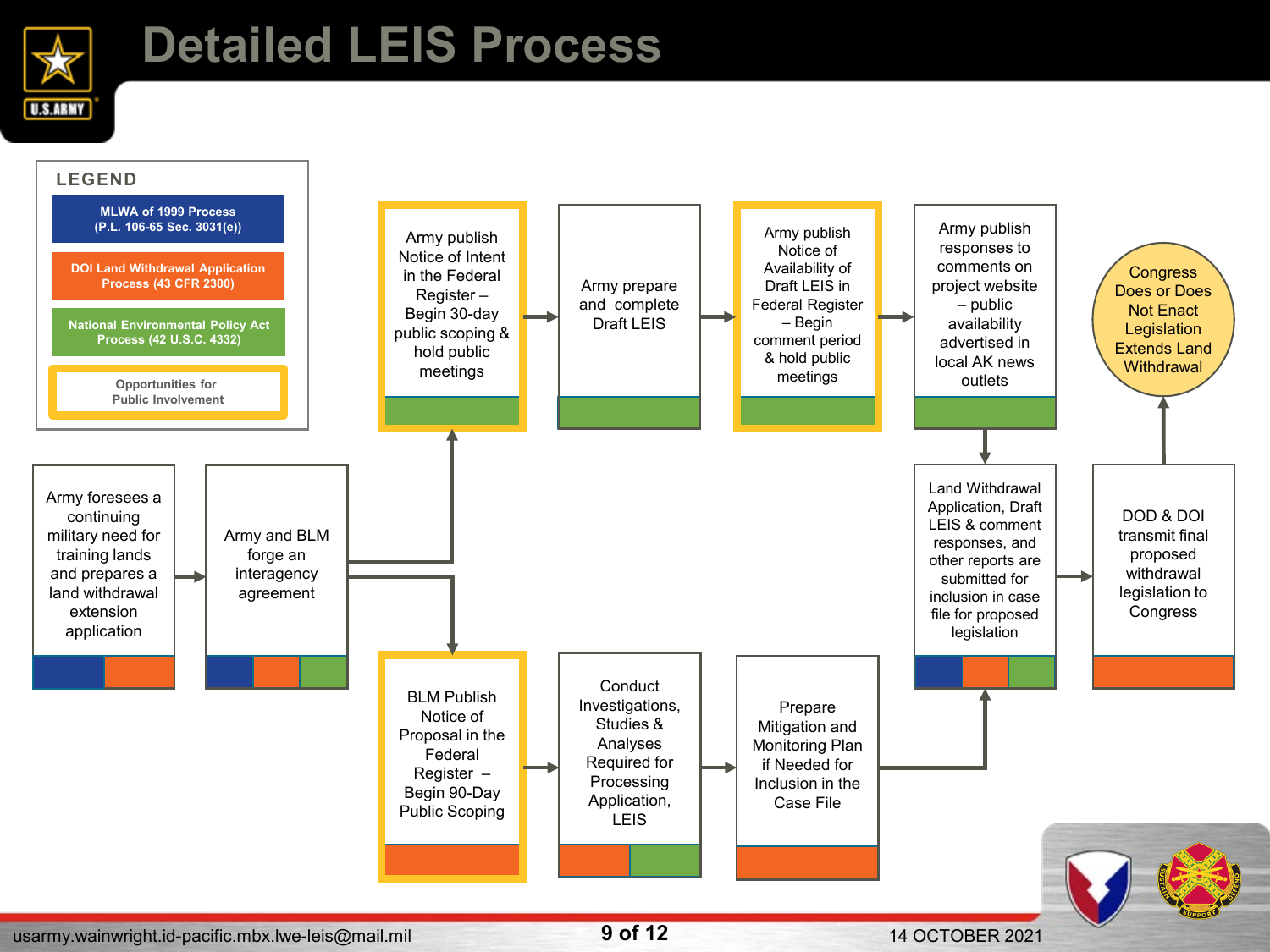

## **We want to hear from you!**

#### **TODAY:**

Verbal comments: Spoken and recorded at this meeting

#### **LATER:**

Mail written comments to: Ms. Laura Sample

Email comments to: usarmy.wainwright.id-pacific.mbx.lweleis@mail.mil

> Directorate of Public Works Attn: AMIM-AKP-E (L. Sample) 1046 Marks Road #4500 Fort Wainwright, AK 99703-4500

For further questions: Grant Sattler

Public Affairs Office alan.g.sattler.civ@mail.mil (907) 353-6700

#### **The formal comment period ends on October 25, 2021.**



usarmy.wainwright.id-pacific.mbx.lwe-leis@mail.mil **10 of 12** 14 OCTOBER 2021